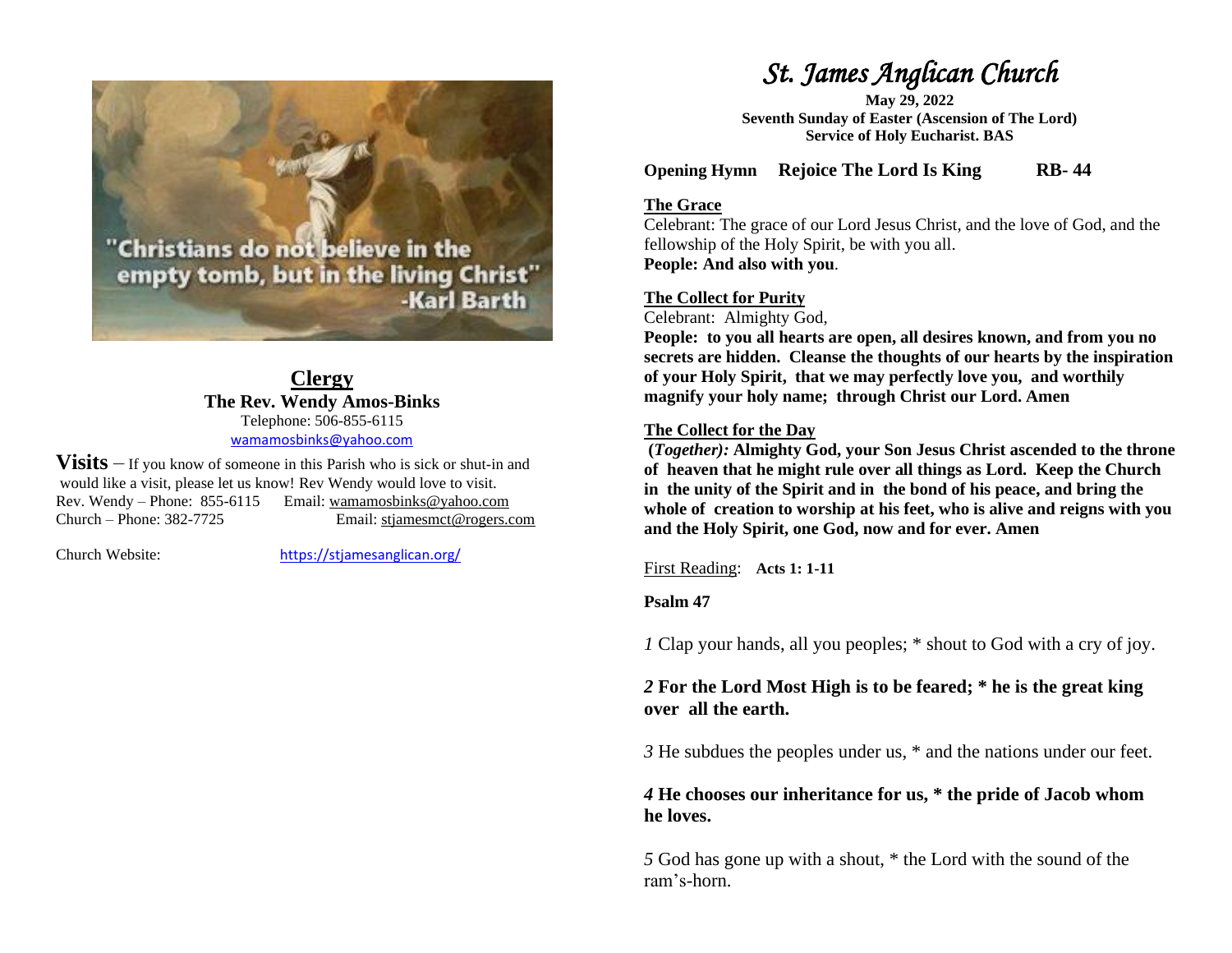### *6* **Sing praises to God, sing praises; \* sing praises to our king, sing praises.**

*7* For God is king of all the earth; \* sing praises with all your skill.

### *8* **God reigns over the nations; \* God sits upon his holy throne.**

*9* The nobles of the peoples have gathered together \* with the people of the God of Abraham.

*10* **The rulers of the earth belong to God, \* and he is highly exalted.**

**(Together): Blessed are you, God of all the earth; you have called us out of every people and nation to be a royal priesthood and citizens of your holy city. May our words of praise call the world to turn to the joy of fellowship with you, through Jesus Christ our Lord. Amen**

**Second Reading Ephesians 1: 15-23 Gradual Hymn: Lord of all Hopefulness RB – 262 Gospel: Luke 24: 44-53**

#### **Sermon**

### **The Apostles' Creed**

Celebrant: Let us confess the faith of our baptism, as we say, **People: I believe in God, the Father almighty, creator of heaven and earth. I believe in Jesus Christ, his only Son, our Lord. He was conceived by the power of the Holy Spirit and born of the Virgin Mary. He suffered under Pontius Pilate, was crucified, died, and was buried. He descended to the dead. On the third day he rose again. He ascended into heaven, and is seated at the right hand of the Father. He will come again to judge the living and the dead. I believe in the Holy Spirit, the holy catholic Church, the communion of saints, the forgiveness of sins, the resurrection of the body, and the life everlasting. Amen.**

# **Church News**

**St James Outdoor Plant Sale Sat June 04, 2022 8:30 – Noon All donations for the sale would be greatly appreciated. Drop off Fri a.m. 10 – 11:30 or Sat a.m. Call Loretta at 854-5499.**

# **Prayer in Times of Transition**

.

**Dear Lord, we are your people, the flock you have called. Accept us, even in our weakness, our brokenness, our need to know, to manage, to save ourselves. Now in new and uncomfortable surrender, we hand over to you our planning for the next seasons of our lives. Show us the way through these transitions - of age and stage, of place and of past experiences, of finances and health, of ministries and communities. Shepherd us beyond our wants, beyond our fears. And guide us to pastures, to dwelling places, rich and verdant beyond our imagination. Amen.**

**Vestry Meeting – Today, May 29 after the service.**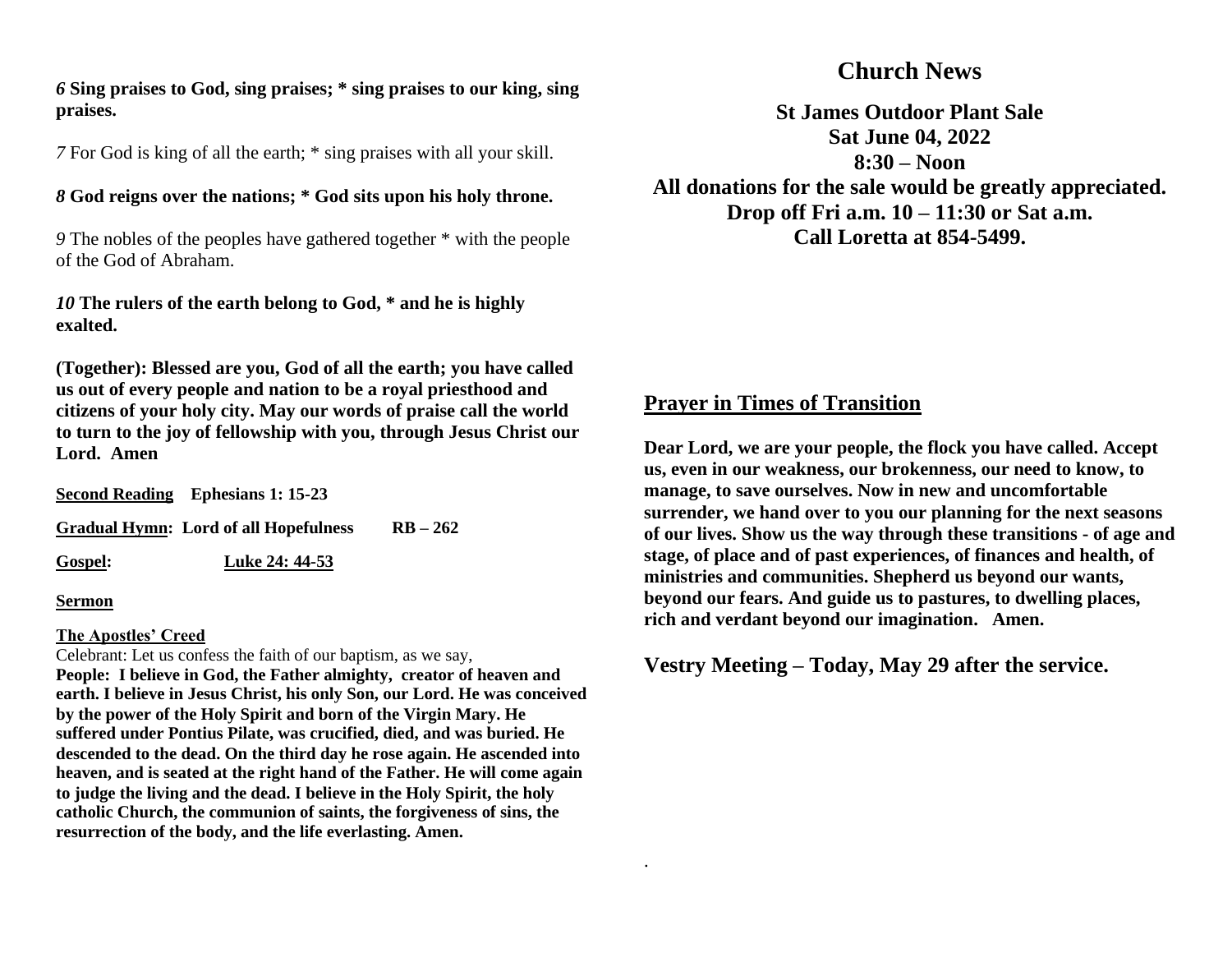# **Church News**

**Current Food Bank Needs are** - **Canned vegetables Peanut butter Cheese Whiz**

.

.

We take our offerings to the food bank after the first Sunday of the month.Our support to the Moncton Food Bank is so greatly appreciated. Thanks!

**Prayer Shawls Available –** Please ask if you would like a prayer shawl to give to someone. Rev Wendy or Loretta.

**Communtiy Breakfast – We need socks, men's underwear, jackets, clean hoodies, hats, gloves, socks for our monthly breakfast at St Georges. Thanks for your continued generosity! Our next Breakfast will be Sat. June 18 . Please let us know if you would like to volunteer!**

# *Prayers of the People Seventh Sunday After Easter*

Priest: Show yourself to us as we work and worship, O Jesus, and receive the prayers of your church on behalf of the whole creation, as we say: We will exalt you, O God**; because you have lifted us up.**

Reader 1: Loving God, you have given your people the confidence to come before you through the new and living way that Jesus Christ has opened for us. Grant your church grace to provoke one another to love and good deeds, encouraging one another in Christ. In the church we pray for David our Archbishop, Brent our Archdeacon, Wendy our Priest and all in leadership roles. May they lead us to understand the love of Jesus and His message. Bless your Church and her members as we labour in your vineyard, that we may be fruitful, as we live our lives in a manner worthy of the gospel, and live faithfully in your loving presence. Unite your church with the angels and all of the company of heaven, Holy One, as we sing together, "Worthy is the Lamb to receive power and wealth and wisdom and might and honor and glory and blessing!" We will exalt you, O God; **because you have lifted us up.**

Reader 2: Visit those who exercise authority in our nation and in the world, Almighty One, and grant them a vision of your kingdom, where you have triumphed over all powers and dominions to reveal the way of love to be the way of life. We will exalt you, O God; **because you have lifted us up.**

Reader 3: Listen to those who cry out to you, Compassionate One, and restore their lives; turn their wailing into dancing; put off their sackcloth; and clothe them with joy. We will exalt you, O God; **because you have lifted us up.**

Reader 4: Guide us in our daily work in this community, Gracious One, upholding us when we labor and have nothing to show for it, and strengthening us to follow you faithfully and to serve the common good. We will exalt you, O God; **because you have lifted us up.**